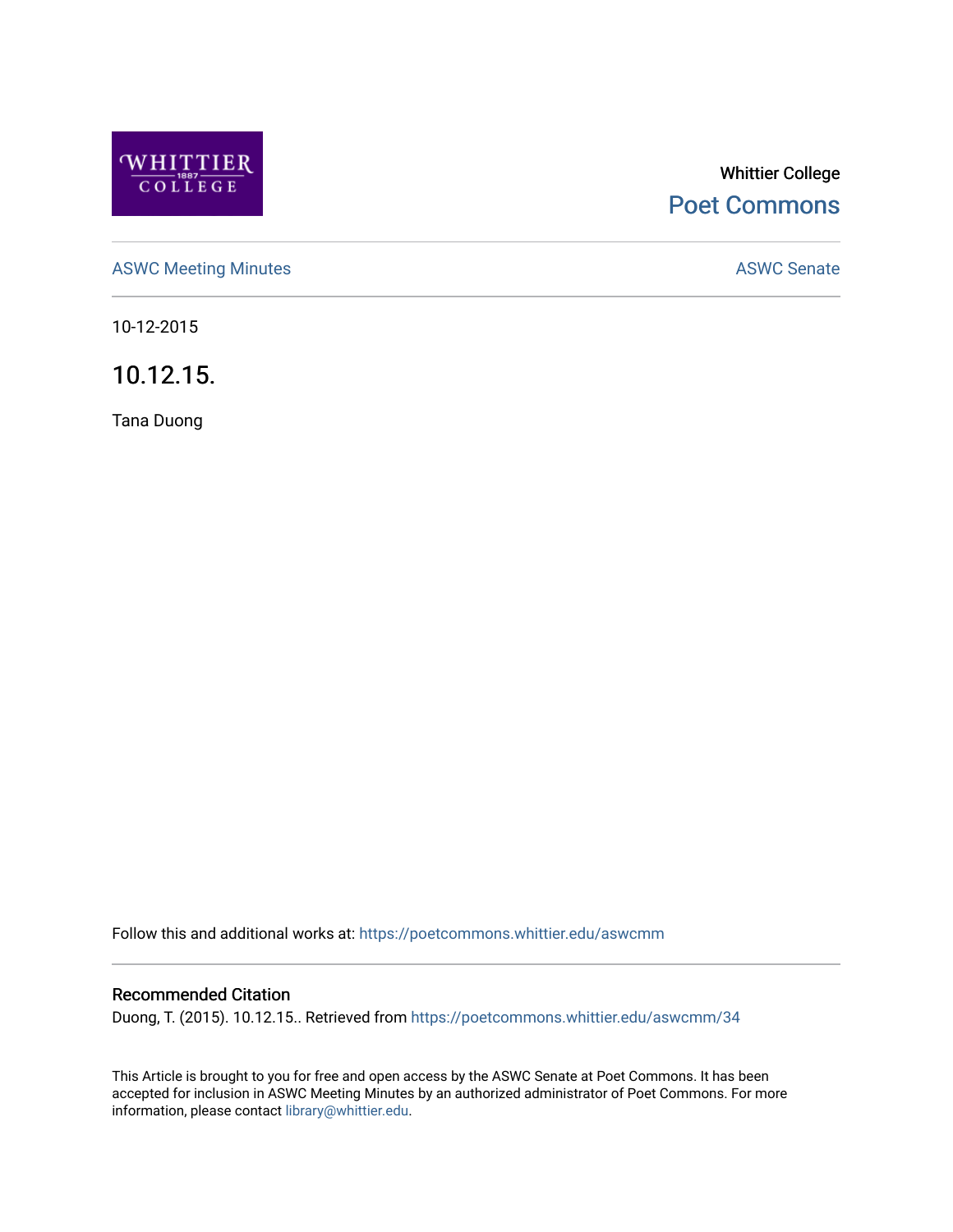

# **Meeting Minutes for October 12, 2015**

- **I.** Meeting is called to order at
- **II. Moment of Silence**

# **III. Inspirational quote** Sen. Ringgold

a. "Speak out in acts; the time for words has passed, and only deeds will suffice." ― John Greenleaf Whittier

# **IV. Mission Statement**

a. The ASWC Senate, as the governing body of the Associated Students of Whittier College, is dedicated to the betterment of the college as an institution and as a member of the broader community. The Senate shall assist on-campus clubs and organizations in creating, promoting and implementing dynamic programs and events that involve students and add value to their educational experience. This body will act as an open forum for students to voice their opinions and desires, always keeping the best interests of the ASWC in mind. In all of its actions, the Senate will serve the students first with integrity, dedication, responsibility and Read by Sen**.** Parviainen 

# **V. Roll Call- Secretary Duong**

- **a.** Present: President Robert Duarte, Vice-President Amer Rashid, Treasurer Cesar Zamora, Secretary Tana Duong, Director Cody Allman, Director Leah Boynton, Sen. Manning, Sen. Dueñas, Sen. Michelle Ordonez, Sen. Hannah Martin, Sen. Erica Wendt, Sen. John Parviainen Sen. Katie Clendening, Sen. Alfredo Santacruz, Sen. Alyssa Kimbell, Sen. Rudy Marquez, Sen. Jazmin Ringgold, Sen. Jacob Contreras, Sen. Will McKenzie, Sen. Vica Malgina, Dr. Morris, Dr. Sobers, Dr. Kjellberg
- **b.** Absent excused: Sen. Lorena Heymans, Sen. Priscilla Rodriguez
- **c. Unexcused:**

# **VI. Minutes Amendment/Approval**

**a.** Approved by Sen. Wendt

# **VII. President's Message- President Duarte**

**a.** Announce Senator of the Month, Sen. Hannah Martin

a. Water conservation efforts etc.

- **b.** Homecoming is close- Senate is helping with the advertising for events of the week
	- a. Football is playing Pomona-Pitzer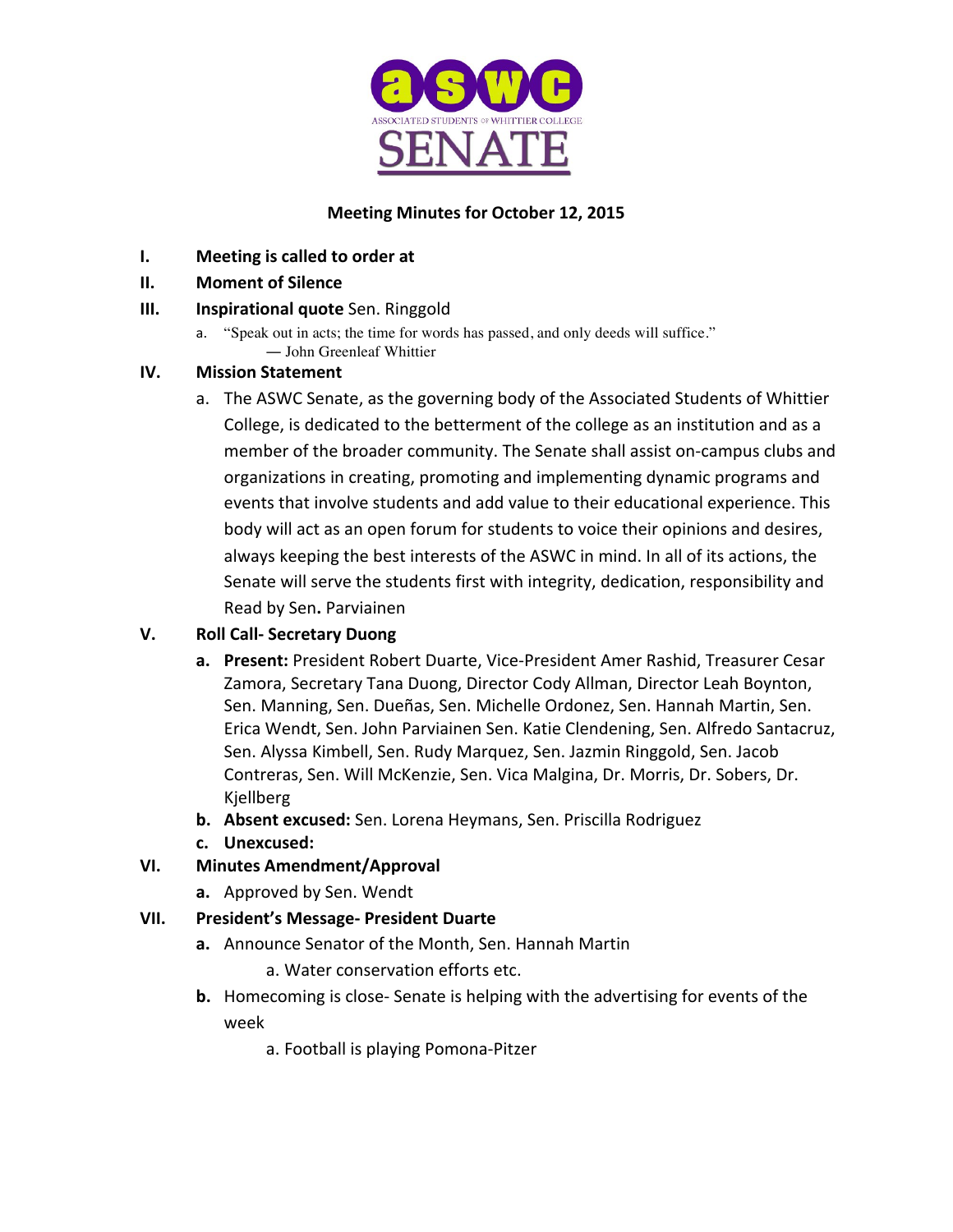### **I. Treasurer's Report- Treasurer Zamora**

| <b>ASWC ACCOUNTS</b>                                                |                                    |
|---------------------------------------------------------------------|------------------------------------|
| <b>Executive Budget Balance:</b><br><b>Reserve Account Balance:</b> | \$11,700.00<br>est.<br>\$11,697.78 |
| <b>TOTAL ASWC FUNDS:</b>                                            |                                    |
| • General Fund:                                                     | \$10,488.08<br>est                 |
| • Total Funds Allocated:                                            | \$52,775.80                        |
| <b>Total Requests Pending:</b>                                      |                                    |
| • First Readings Pending:                                           | \$11,550.00                        |
| • Second Readings Pending:                                          | \$2,350.00                         |
| <b>RELATED ACCOUNTS</b>                                             |                                    |
|                                                                     |                                    |
| Program Board Account:                                              | \$43,250.00                        |
| Media Council Account:                                              | \$63,000.00                        |

#### **II. Constituent Reports**

- a. FCC- *Sen. Manning*
	- a. FCC met with Joe Melendez
	- b. met today discussed Zip Car idea
- b. AAC- Sen. Duenas

a. Vice-Pres Rashid and I will be meeting with Dean Good Friday

c. Commuter Rep- *Sen. Ordonez* 

a. A lot of open parking by \_\_\_\_

d. Student Body Rep- *Sen. Parviainen*

a. Toilet that was continuously flushing in dorms, facilities fixed it in about 15 min. 

e. Student Body Rep- *Sen. Heymans*

a.

f. Student Body Rep- *Sen. Clendening*

a. Complaints from Residential and Commuter students about the Spot wait 

g. Student Body Rep- *Sen. Erica Wendt*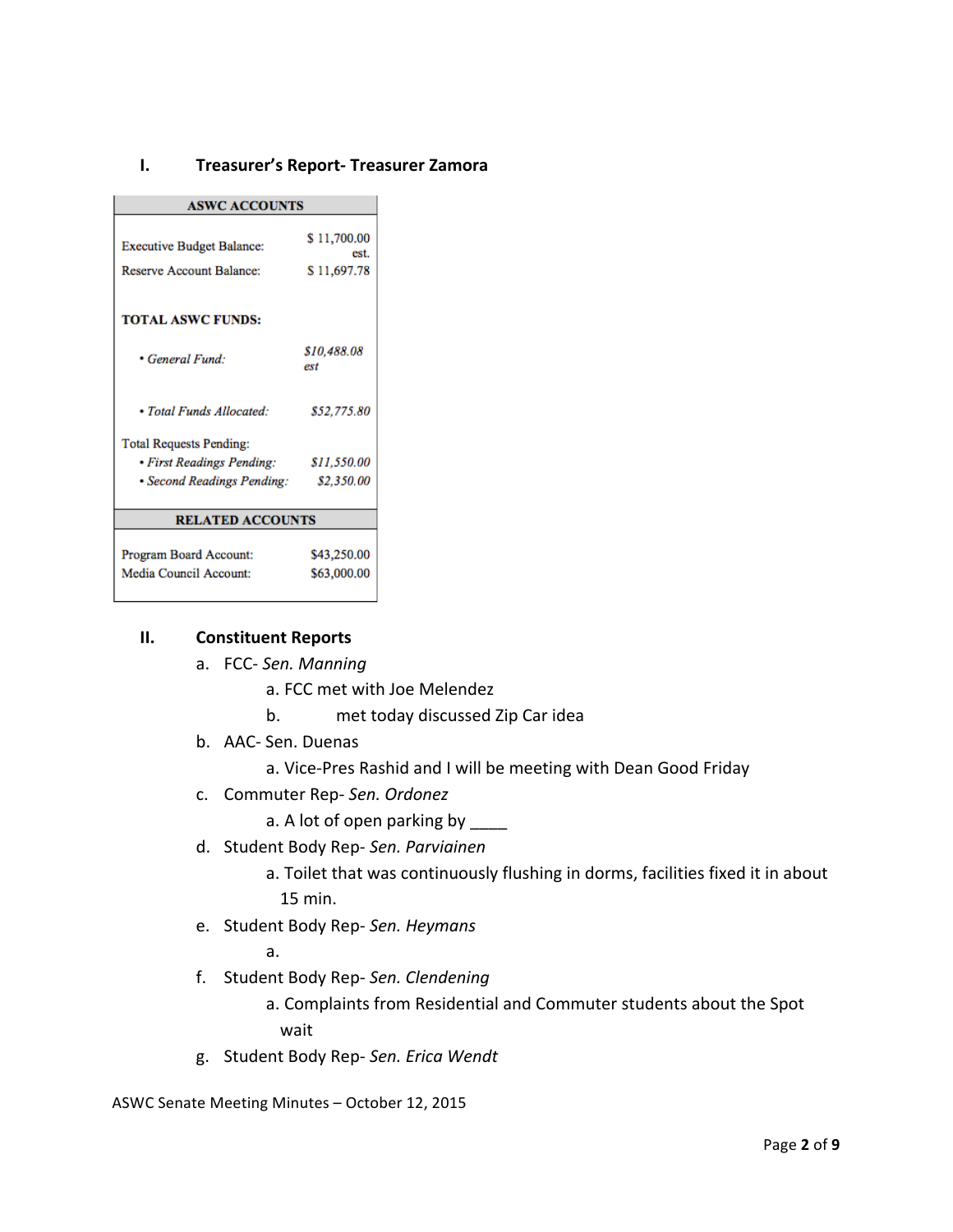- a. Everyone is really excited for midnight madness and dub-sync, positive feedback from events
- h. Residential Hall Rep- Sen. Martin
	- a. Working on student feedback comments
	- b. No update from housekeeping about coyote issue
	- c. No update on Turner equipment, sending more emails
	- d. Successful RA emails, Andre Coleman responded roofs are being worked on in preparation for El Nino
	- e. AC broken in Wanberg was fixed
- i. Diversity Caucus Rep- Sen. Santacruz
	- a. Diversity Council meets every other week now
	- b. CRU, Halo Halo (every Thursday), Jewish Student Union (Oct 15,
	- 5:15 in Club 88) see Orgsync for more information
- j. Inter-Club Council Rep- *Sen. Kimbell*
	- a. Positive and negative feedback on Zip Cars
- k. Social Justice Coalition- *Sen. Marquez*
	- a. Finally met with Jenny, advisor
	- b. Recently got 2 clubs to join: Wellness Coalition and Poets Organizing Workers Economic Rights
	- c. Looking for a change in leadership, contact Sen. Marquez
- **I.** Media Council Rep- Sen. Ringgold
	- a. Acropolis was not funded, look for digital format and be more accessible
	- b. Did not like the Zip Car idea, why Hertz was not utilized (because Hertz quit the campus)
- m. Student Athletic Advisory Committee Male Rep- *Sen. Contreras*
	- a. Women's Soccer Wednesday at 7
	- b. Volleyball has most wins in Whittier's history
	- c. Thursday is official start of basketball season
- n. Student Athletic Advisory Committee Female Rep- Sen. Rodriguez

a. n/a

- o. Inter-Society Council Male Rep- *Sen. McKenzie*
	- a. Constituents felt uncomfortable with Zip Cars because open to other people
	- b. problems with BYOD program
- p. Inter-Society Council Female Rep- *Sen. Malgina*
	- a. Lancer Society hosting Alcohol Awareness Week in the Campus Center
	- b. Franklins Rush is November  $14^{th}$  (See Week At a Glance)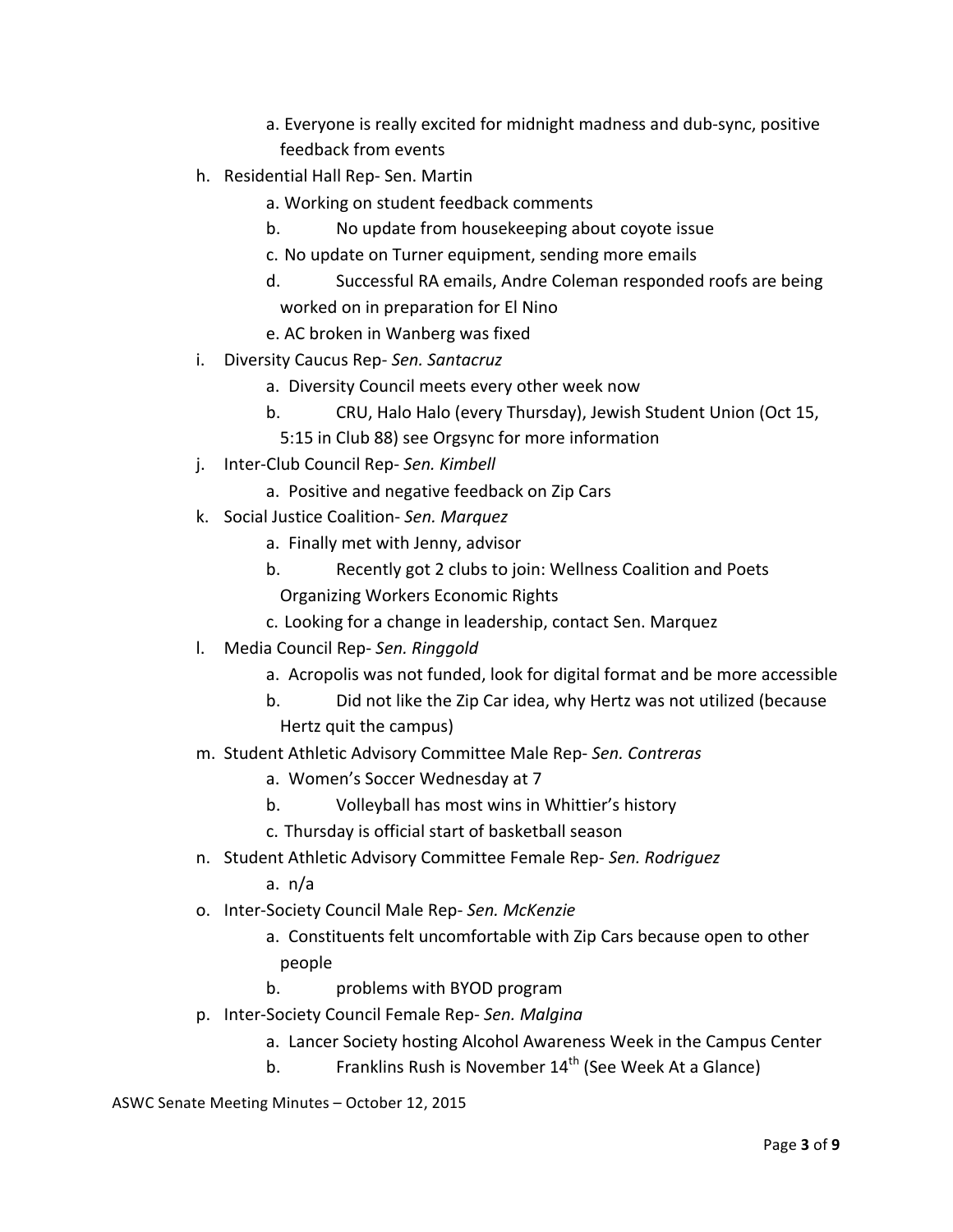### **III. Committee Reports**

- a. Administrative- Vice President Rashid
	- a. Submit constitutions (even if on Orgsync, please communicate that)
- b. Budget- Treasurer Zamora
	- a. Discussed first and second meetings
- c. Campus Relations- Dir. Boynton
	- a. Co-sponsoring with FCC for ice cream social/ meet n greet
	- b. Oct. 19th
	- c. Oct 21<sup>st</sup> Senate ASWC Address
	- d. Campus Relations tomorrow at 4:30
	- e. Will continue to use other social media outlets to keep student body informed
	- f. Homecoming events will probably be advertised on our accounts as well
- d. Elections- Secretary Duong
	- a. Application possibly for Treasurer, prepare for upcoming Spring for apprenticeship
- e. Program Board Program Board Director Allman
	- a. Update about homecoming court nominations- begins October  $13<sup>th</sup>$ 
		- 1. Orgsync- ASWC portal- form- nominate anyone in your class
		- 2. 2 Candidates Frosh and Soph, 4 Candidates Juniors, 8 Candidates for Senior Class
		- 3. Homecoming Court and Mr./Mrs. Whittier Competition
		- 4. Participate in Homecoming events, voting will be held at events (you can vote for any class years)
		- 5. Look out for the news post emailed tonight
- f. Advocacy- President Duarte
	- a. Will meet tomorrow at 4:30 in Senate, especially in regard to campus safety
- g. Culinary- Sen. Clendening
	- a. Wednesday at 5:30
	- b. Please attend meeting, because lots of complaints but little turn out
	- c. It's open to the students too
- h. Environmental- Sen. Martin
	- a. Meeting to draft bill to potentially have a chair for environmental concerns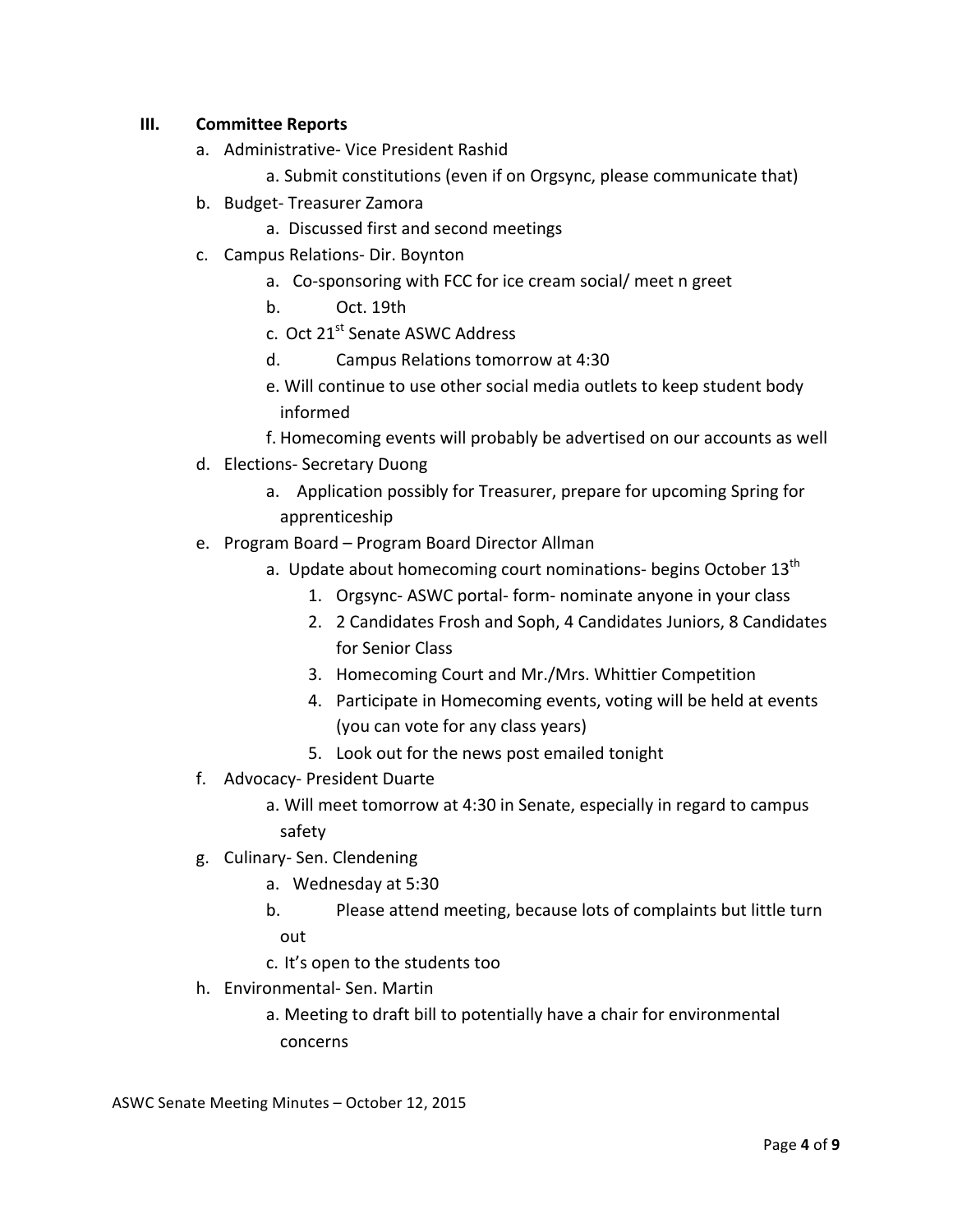- b. Will focus on the water problems after, discussion in miscellaneous
- 
- i. Student Feedback- Sen. Marquez
	- a. Meets every Monday at 5 in Senate
	- b. Getting ready for first forum- maybe having a game? Jeopardy? All just brainstorming as of right now
	- c. Working with committees and VP Rashid to draft student surveys
	- d. Address student response to non-academic departments
- j. Academic Affairs- Vice-President Rashid
	- a. A lot of stuff happening now that we have a chair for council
	- b. Sending out email soon to all department chairs about the bill and bill texts
	- c. Templates, elections process, point committee etc.
	- d. Deciding more specifics to cement this with Dean Good
	- e. Tell constituents to be aware of process of election departmental representatives happening soon

# **IV.** Public Voice -

- **a.** First and Second Readings may go over general fund- doesn't reflect well on budgetary priorities... concerning by Maxwell Horverstein
	- a. VP Rashid, yes agreed... it is concerning, the table has done an excellent job in reducing expenses with previous requests
	- b. Sen. Parviainen- we have looked, found multiple ways to reduce expenses in funding... it is a concern for all of us on the table. But truly trying to cut down
	- c. Pres. Duarte we are awaiting the exact numbers in  $6^{th}$  or  $7^{th}$  week to hear whole allocation. Senate has noticed.
	- d. Dr. Sobers, this is a lower estimated number in previous years- we based it on last fall's enrollment numbers, given retention rates... being even more fiscally responsible than in the past, there are many factors to take into consideration. Student body should be concerned when we truly know the numbers for money we are allocated. Senate has requested that all large events request funding in the beginning of the year, which is something fiscally responsible for this.
	- e. Sen. Martin encourage constituents to attend budget committees and contribute to the debate of funding allocations
	- f. VP Rashid, encourage them to send in concerns through Twitter on the Live Feed that they can engage in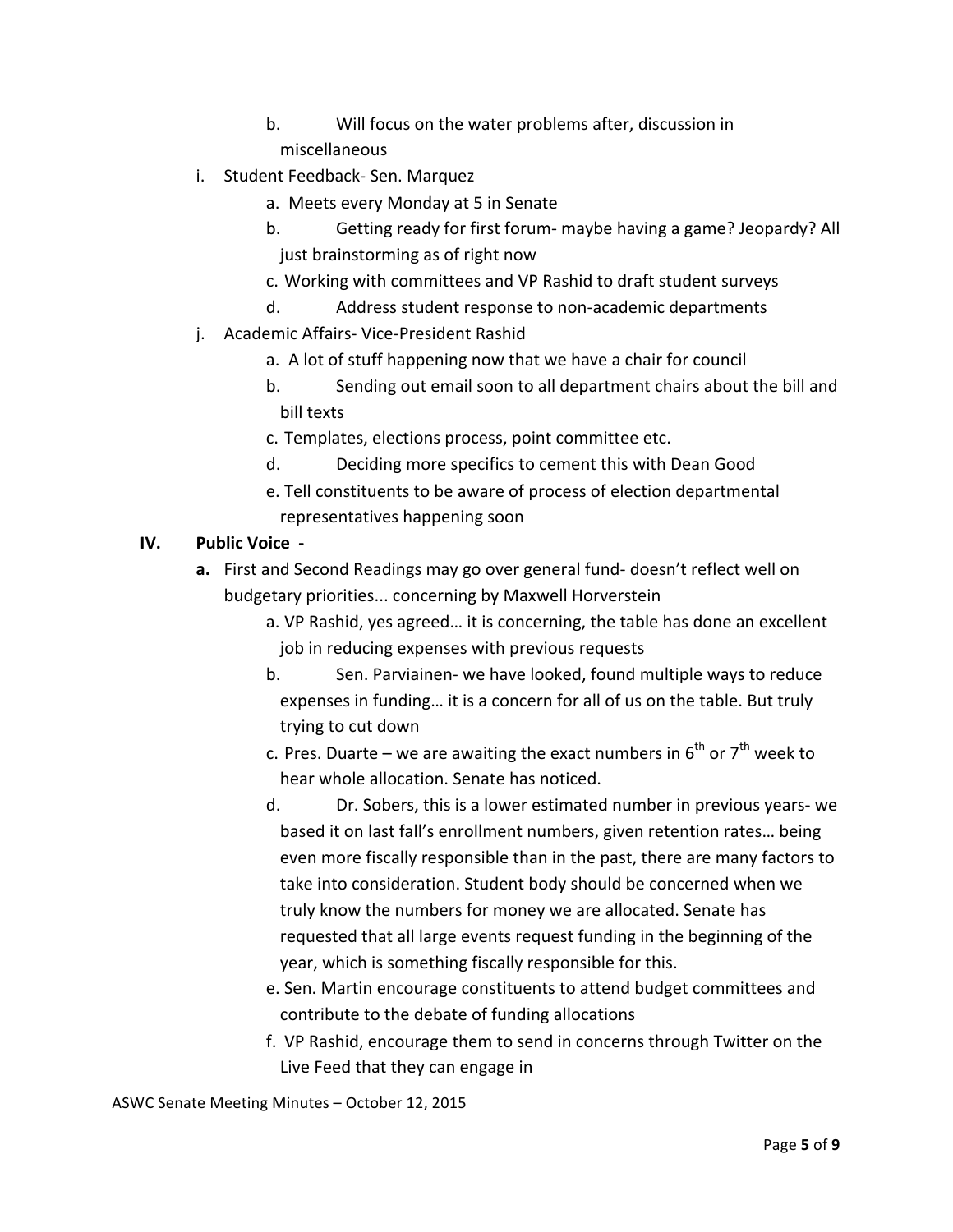# **V. First Readings**

- **a.** Athenian Society Rush-Athenian Society
	- a. Requesting \$150 to go towards food
- **b.** Franklin Society Rush- *Franklin Society* 
	- a. November  $14<sup>th</sup>$ , requesting \$150 for groceries for barbeque
- **c.** Palmer Society Rush- *Palmer Society* 
	- a. Requesting \$150 for food
- d. Presale Admission to XXXMas- *Franklin and Sachsen Societies* 
	- a. \$6,000- to provide opportunity to 300 students for free
	- b. See presentation PowerPoint
	- c. Last year's attendance- 437
	- d. Sen. Martin How many Whittier College students attended Foam Party, 347?
	- e. Franklin Society only profits from the tickets they are selling on their own
	- f. Theater in Pomona, may encourage drinking and driving?
		- **1.** Ask Senate to fund for shuttle to better separate college from event
		- **2.** Depending on how many tickets we sell- the Dolce Nightlife Company may guarantee seats for shuttle
		- **3.** Connection with Lyft, may be able to use promo code
	- g. The liability is still on Senate in any situations
		- **1.** Followed precedence of InCahoots as a reference because tickets were sold for that... and the venue took full liability
	- h. Are faculty members required to attend? Only at overnight events
	- i. How will you advertise that senate funded tickets while still distancing the college from this event
	- j. How would you be able to attract students that are Commuter students, to drive a far distance at late hour? Sen. Ordonez
	- k. Point of information- senate will fund maximum of \$20- table may have the option to fund a subsidized ticket
	- I. Sage was a closer venue than Pomona which may effect the turnout
	- m. Distributing tickets like "We Bleed Purple" shirts
	- n. How do you ensure the safety if campus safety is not mandatory
		- **1.** Event security is there, we could look into campus safety if that's what you want
	- o. Not seeing the disconnect with school if society names are printed on this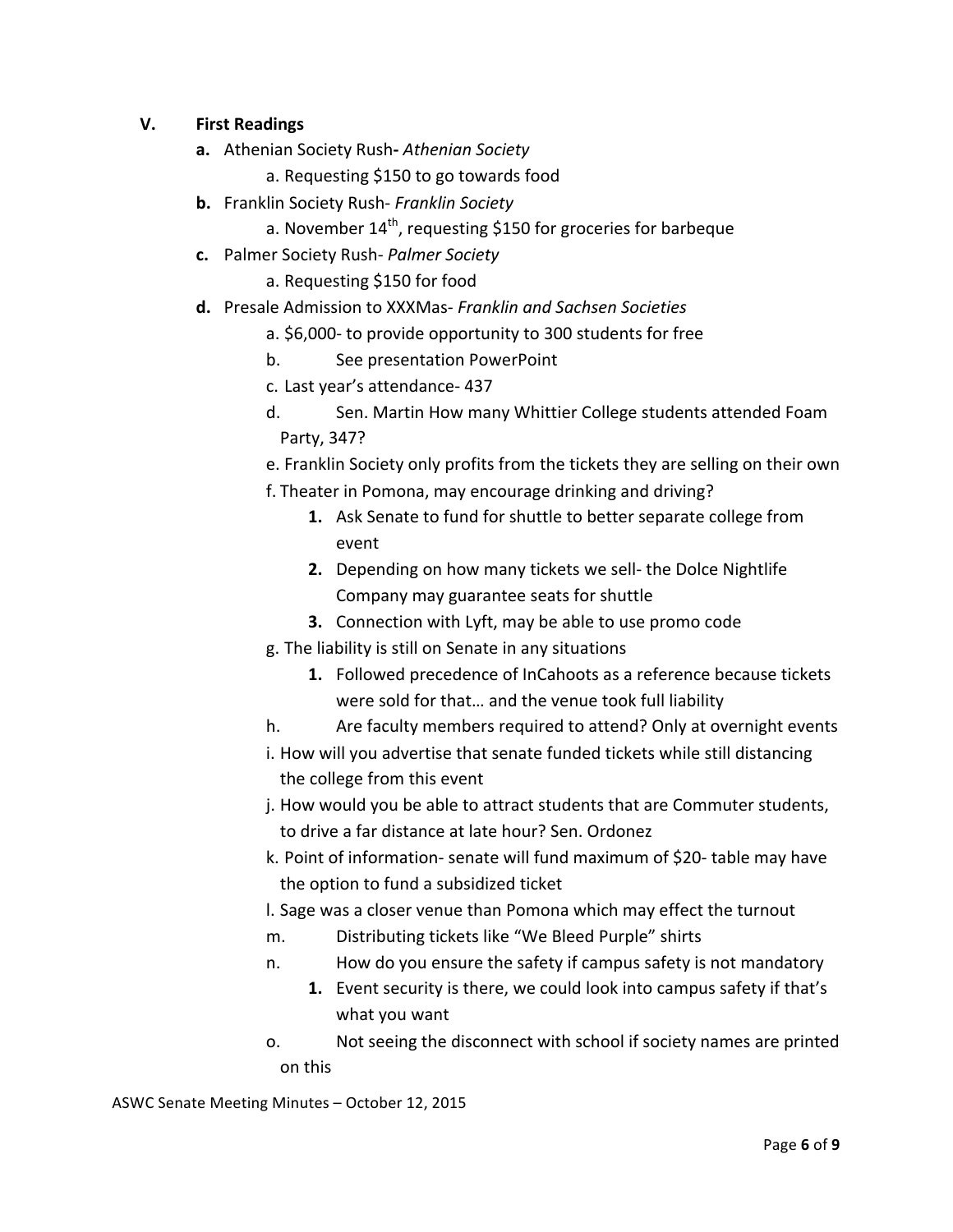- p. ASWC is not funding any part of the production for this event- the company is liable for the actual event... school is just funding tickets
- q. Possible to partner with the DPP program about underage drinking—more up to the school's administration
- r. Would you consider having the students paying for a portion of the ticket?
- s. 18+ event, Fox theater will enforce extra security because of underage drinking
- **e.** ASA KBBQ- *Asian Student Association* 
	- a. Anticipating 50 participants
	- b. \$750 for food, \$500 recommended- \$12.99 per student
	- c. \$1,050 requested, \$1,000 recommended
- **f.** La Cultura Baile- *Paragonian* Society
	- a. Total requested \$3,725, total recommended \$0
	- b. Cultural event
	- c. Traditional Latin American foods by Bon Appetit, with music, and educational
	- d. Latin American Dance instructor
	- e. Cultural aspect however, dance is not the main emphasis of the event
	- f. Diverse education...
	- g. Sets a bad precedence if avoids dance aspect, just adding components. Why was request not submitted within 2 weeks?
		- **1.** Intending for the event to not be solely a dance
		- **2.** Sen. Clendening, is there a reason why you didn't request funding within the
		- **3.** Still considered a dance from everyone else's interpretation
		- **4.** Possibly able to request funding for 2/3 vote to hear request
		- **5.** The issue lies with renaming the event
	- h. Finding insulting to go around the requests in a different way
	- i. Is there anyway to have the event in the spring and include the Cultural Center collaborate?
		- **1.** It's a possibility
		- **2.** There's a different ambiance at this event compared to other dances
	- j. Appreciate the sentiment to work with Senate in emphasizing a cultural event
- **g.** Math Club Meeting- *Math Club*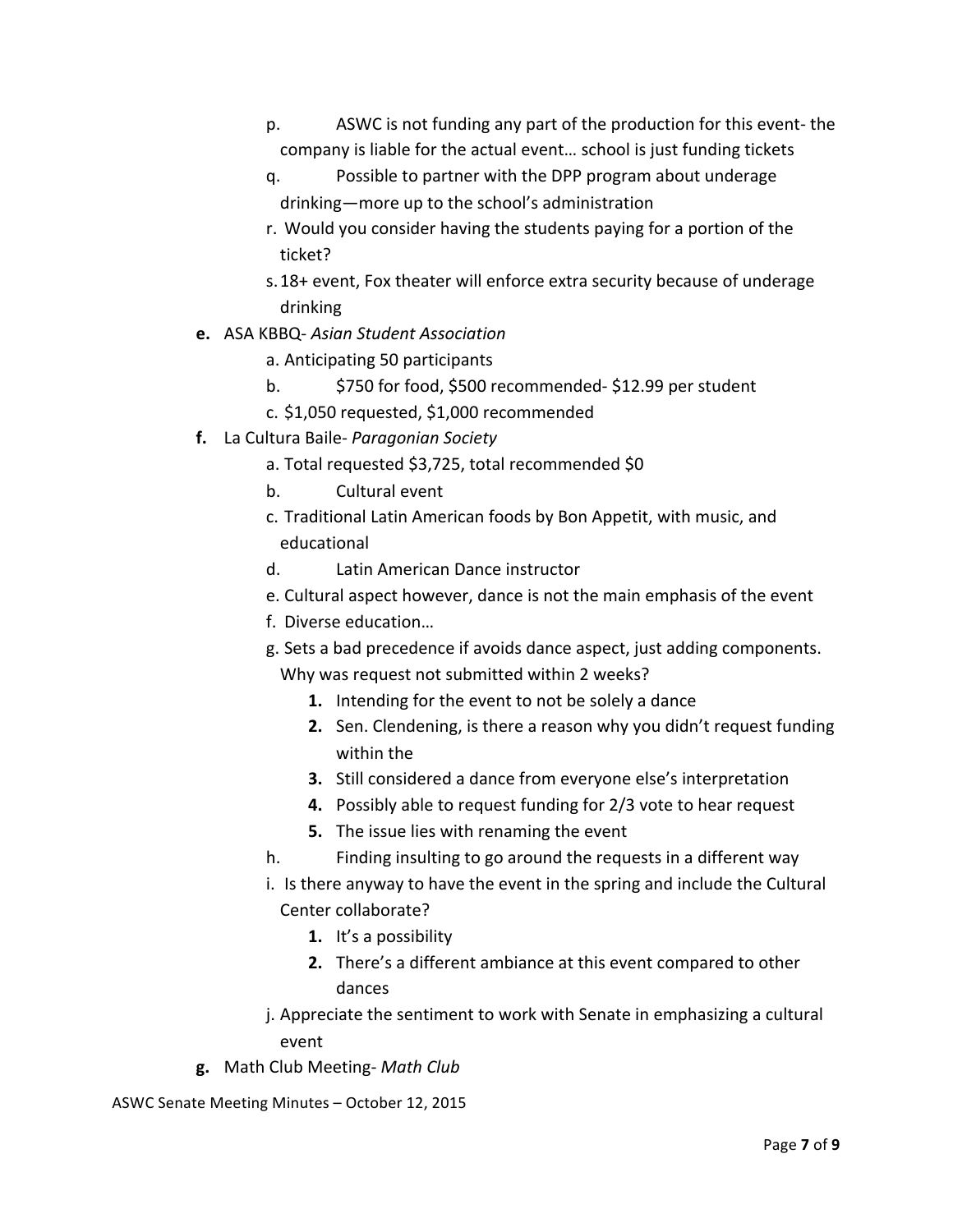## a. Anticipated 20 participants

b. Denied 

# **Daily Calendar Considerations**

- **a.** WTF Improv Week Workshop- WTF Improv
	- i. Sen. Martin moves to fund requested amount of \$250
- **b.** Halloween Horror Nights- *LEAP* 
	- i. Based on recommendations last week and got further discount on tickets for Alumni office - \$50 vs. \$65 and was able to use LEAP budget to fund the bus Dr. Sobers
	- ii. \$1500 total requested updated
	- iii. Sen. Malgina moves to fund this amount in requested amount

#### **Miscellaneous Business**

- a. Indigenous Peoples Day Bill
	- i. Located on Orgsync, ASWC Proposed Bills
	- ii. Authored by Pres. Duarte and VP Rashid
	- iii. Officially replace Columbus day with Indigenous Peoples Day
	- iv. Omit hypocrisy to respect the diversity of our school
	- v. Sen. Martin asked how we would implement this on campus, spread awareness
	- vi. Put Whittier College at the forefront of this movement, because few graduate schools have introduced this
	- vii. Hyperlink to be changed before next reading
- b. Zip Car discussion
	- i. Joe Melendez, what sort of feedback from constituents
		- A. General consensus with first-years felt it was a good idea
		- B. Concern with how safe it was with insurance etc.
		- C. Majority was concerned about prices because \$15 initially plus hourly wage
		- D. Keys would be accessible from car? Car will not activate without prior approval
		- E. Concern that cars are available to the Whittier Community
		- F. How long would the contract last if signed?
			- a. Two year minimum agreement
		- G. Might be safer than public transit and uber etc.
- c. Pool Cover by Sen. Martin